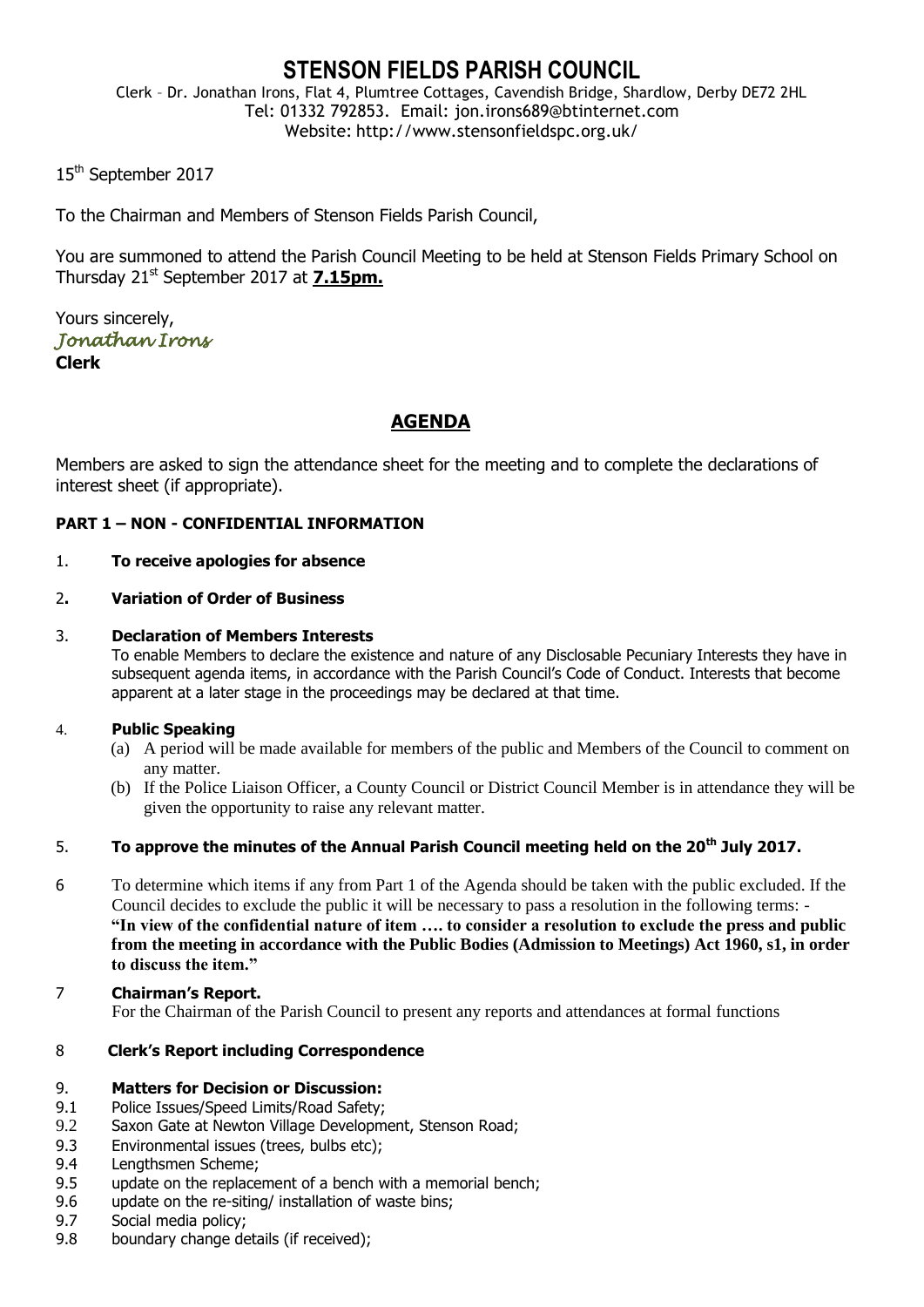- 9.9 outcome of DBS applications for employees and members;
- 9.10 outcome of the Barrett Homes meeting on  $1<sup>st</sup>$  August (if held);
- 9.11 Outcome of the planning meeting on  $\bar{5}^{th}$  September concerning the new community centre (if held);
- 9.12 Aon insurance rules for councillors.

#### 10. **To consider planning applications**:-

9/2017/0950 - RETROSPECTIVE APPLICATION FOR A GAZEBO AT 42 EARLS DRIVE STENSON FIELDS.

9/2017/0796 - RETROSPECTIVE APPLICATION FOR THE CONVERSION OF THE GARAGE INTO LIVING ACCOMMODATION AT 1 GLENDON ROAD STENSON FIELDS.

9/2017/0751 - CERTIFICATE OF LAWFULNESS FOR A THE PROPOSED ERECTION OF SINGLE AND TWO-STOREY REAR EXTENSIONS AT 170 WRAGLEY WAY STENSON FIELDS.

#### **Decisions**.

9/2017/0602 - ERECTION OF AN EXTENSION AT STENSON FIELDS CHRISTIAN FELLOWSHIP CHURCH PILGRIMS WAY STENSON FIELDS. **Full Permission Granted.**

9/2017/0675 - PROPOSED SINGLE STOREY REAR EXTENSION, WITH EAVES OF 2.500 METRES AND MAXIMUM HEIGHT OF 2.900 METRES EXTENDING 4.500 METRES FROM THE REAR WALL AT 5 BUTTERBUR CLOSE STENSON FIELDS. **Prior Approval Not Required.** 

9/2017/0831 - PRIOR NOTIFICATION OF A LARGER HOUSEHOLD EXTENSION WITH EAVES OF 2.6 METRES AND MAXIMUM HEIGHT OF 3.0 METRES EXTENDING 5.0 METRES FROM THE REAR WALL AT 4 BUTTERBUR CLOSE STENSON FIELDS.

#### **Householder Prior Approval Granted**

#### **Consultations**.

9/2017/0657 - THE ERECTION OF A COMMUNITY CENTRE AND ASSOCIATED PARKING AREA (RE-DESIGN OF COMMUNITY CENTRE APPROVED UNDER PLANNING PERMISSIONS 9/2011/0484 AND 9/2012/0039/RM) ON LAND OFF CHARTLEY ROAD STENSON FIELDS. Update (if any) on numbers 6, 27 & 29 Glencroft Drive; and 30 Pilgrims Way.

#### 11. **Finance**

(a) Accounts for Payment – cheques to be approved and signed

| <b>Cheque No</b> | <b>Payee</b>                                                   | <b>Total £</b> |
|------------------|----------------------------------------------------------------|----------------|
| 002101           | J Irons - Clerk's salary July - August                         | 482.36         |
| 002101           | J Irons - Clerk's salary August - September                    | 482.56         |
| 002101           | J Irons - clerk expenses (see attached sheet) July - September | 85.40          |
| 002102           | K Fellows - Lengthsman pay July - August                       | 31.20          |
| 002102           | K Fellows - Lengthsman pay August - September                  | 76.88          |
| 002103           | J Harvey - Lengthsman pay July - August                        | 45.05          |
| 002103           | J Harvey - Lengthsman pay August - September                   | 65.90          |
| 002104           | S Lisewski - Lengthsman pay July - August                      | 86.33          |
| 002104           | S Lisewski - Lengthsman pay August                             | 54.38          |
| 002105           | HMRC - employee's tax & NI July - August                       | 134.10         |
| 002105           | HMRC -employee's tax & NI August - September                   | 140.50         |
| 002106           | DCC - clerk's pension July - August                            | 145.28         |
| 002106           | DCC - clerk's pension August - September                       | 145.28         |
| 002107           | SDDC - emptying of dog bins 2016/17                            | 2386.03        |
| 002108           | Biffa Waste Services - waste collection September - December   | 333.06         |
|                  | <b>TOTAL</b>                                                   | 4694.31        |

(b) **Income -** none

#### (c) **Bank balances as at 7th August 2017 £25164.35 (current account);**

# **£ 5574.20 (reserve account).**

- 12**. To receive feedback and reports from Council representatives on outside bodies**
- 13. **Items for information.**

#### 14**. Agenda items for the next meeting.**

#### **PART 2 – CONFIDENTIAL INFORMATION**

- 15 To move the following resolution "That in view of the confidential nature of the business about to be transacted (in respect of the personal situation of an employee which could result in legal proceedings) it is advisable in the public interest, that the press and public be temporarily excluded and they are instructed to withdraw."
- 16. **Date of next meeting** The next council meeting is on Thursday 19<sup>th</sup> October 2017 at 7.15pm.